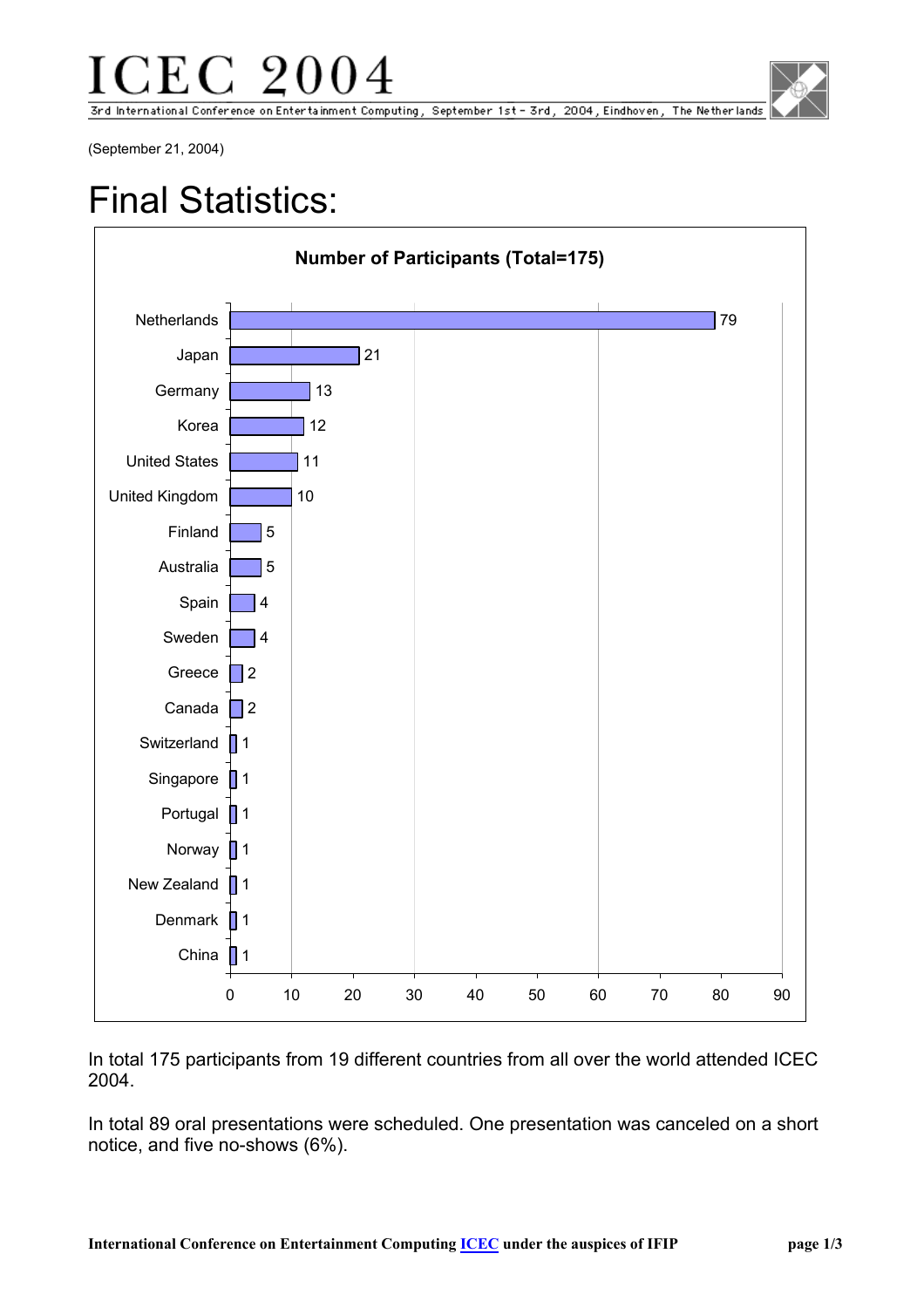### ICEC 20 04

3rd International Conference on Entertainment Computing, September 1st - 3rd, 2004, Eindhoven, The Netherlands